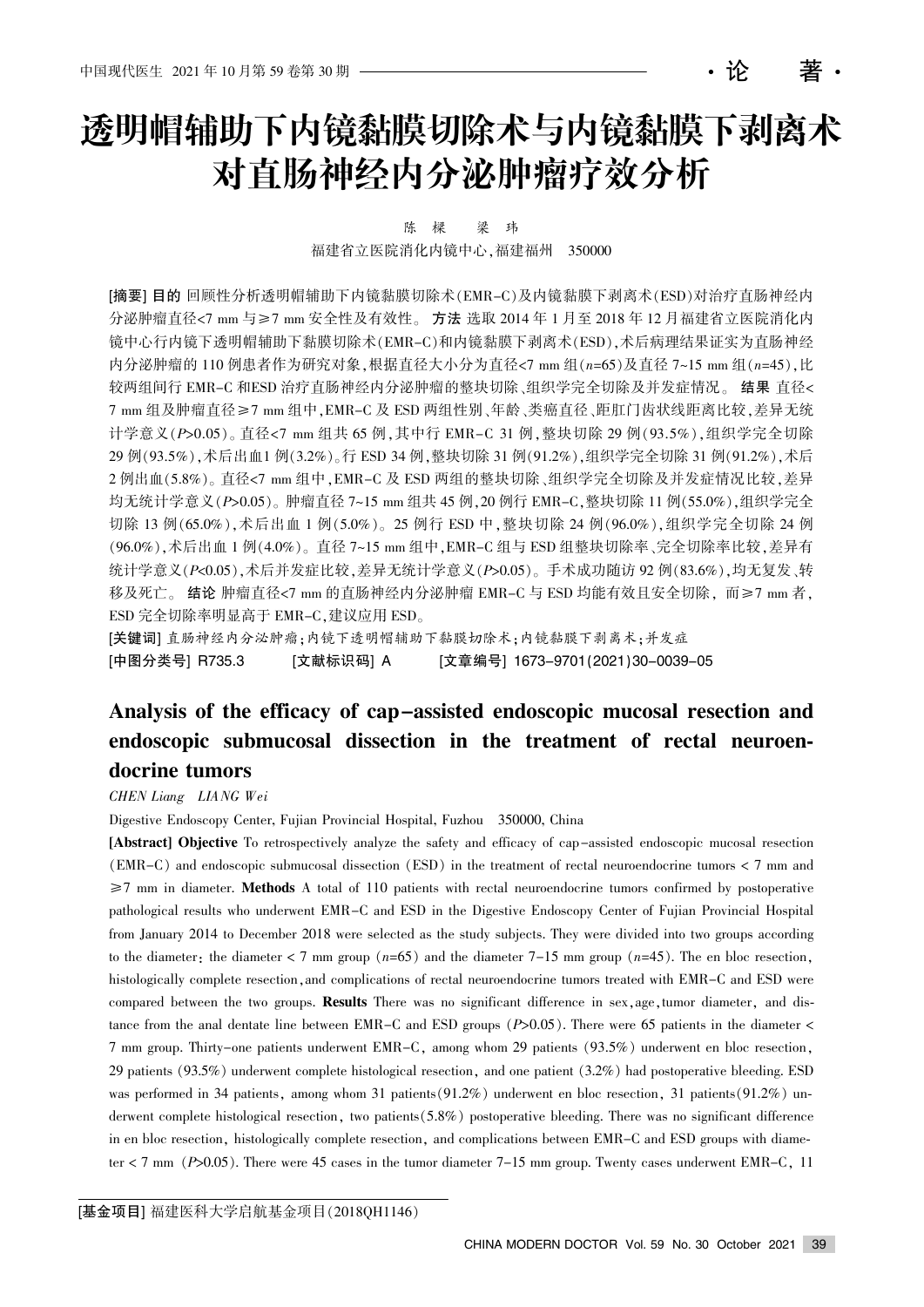cases  $(55.0\%)$  underwent en bloc resection, 13 cases  $(65.0\%)$  underwent complete histological resection, and 1 case  $(5.0\%)$  had postoperative bleeding. Of the 25 patients who underwent ESD, 24 cases  $(96.0\%)$  had enbloc resection, 24 cases  $(96.0\%)$  had a complete histological resection, and 1 case  $(4.0\%)$  had postoperative bleeding. There were significant differences in the en bloc resection rate and complete resection rate between EMR-C and ESD  $(P<0.05)$ . However, there was no significant difference in postoperative complications  $(P>0.05)$ . Ninety-two patients  $(83.6%)$  were successfully followed up, all of whom had no recurrence, metastasis, or death. Conclusion Both EMR-C and ESD can effectively and safely resect rectal neuroendocrine tumors with tumor diameter  $\langle 7 \text{ mm}$ . While for patients  $\geq 7 \text{ mm}$ , the complete resection rate of ESD is significantly higher than that of EMR-C. ESD is recommended.

[Key words] Rectal neuroendocrine tumor; Endoscopic cap-assisted mucosal resection; Endoscopic submucosal dissection; Complications

消化道神经内分泌肿瘤(Neuroendorrine tumors NETs)是起源于神经内分泌细胞上皮的肿瘤,直肠 NETs 占全部消化道 NETs 的 8%~30%[1]。直肠神经内 分泌肿瘤较隐匿,其恶性程度主要与肿瘤大小密切相 关,也是治疗方式选择的重要依据[1]。随着内镜治疗技 术的发展, 对于早期小于 1 cm 直肠神经内分泌肿瘤 可行内镜治疗的适应证也在不断的扩大[2]。内镜下透 明帽辅助下黏膜切除术 (Cap-assisted endoscopic mu cosal resection, EMR-C)、内镜黏膜下剥离术(Endoscopic submucosal dissection, ESD)两种方式均能有效治疗直 肠神经内分泌肿瘤。有相关研究表示, 直肠神经内分泌 肿瘤直径<7 mm 可行 EMR 切除[3]。就安全性及有效性 考虑,目前就哪种方式为最佳治疗方式仍存在争论[4]。

本研究回顾性收集 2014 年 1 月至 2018 年 12 月 福建省立医院消化内镜中心行 EMR-C 或 ESD 且腹 部 CT 无发生转移的直肠神经内分泌肿瘤病例。通过 比较两者术后结果、疗效情况及差异,分析临床治疗 的可行性,现报道如下。

# 1 资料与方法

#### 1.1 一般资料

回顾性收集 2014 年 1 月至 2018 年 12 月福建省 立医院消化内镜中心通过结肠镜及超声内镜筛查出 直肠黏膜下肿物,并在福建省立医院消化内镜中心行 内镜黏膜下剥离术(ESD)或内镜下透明帽辅助下黏 膜切除术(EMR-C)共 110 例。根据具体手术方式及 肿瘤大小分为 EMR-C 组及 ESD 组。纳入标准[5]:①病 灶大小≤1.5 cm 者;②凝血功能正常,术前1 周内无 服用抗凝药物者:3术前常规超声内镜评估病灶局限 于黏膜层及黏膜下层,未侵犯固有肌层者;4术前腹 部 CT 评估无发生远处转移者。排除标准<sup>[5]</sup>:①病灶大 小>1.65 cm 者; ②凝血功能异常者; ③病灶侵犯固有 肌层或发生远处转移者;4严重心肺功能不良者。 1.2 器械

CF-H260 电子肠镜(Olympus), CF-H290 电子肠

镜(Olympus), VIO 200D 工作站(ERBE), EUS 2000内 镜超声系统(Olympus), UM3R 超声微探头(Olympus), 副注水系统(Olympus),透明帽(Olympus),NM-4L-1 注射针(Olympus), KD-650Q Dualknife(Olympus), FD-410 热活检钳(Olympus), CO<sub>2</sub> 气泵, HX-610-090 止 血夹 $(Olympus)_\circ$ 

#### 1.3 方法

1.3.1 EMR-C 组 采用内镜下透明帽辅助下黏膜切除术 (EMR-C)。黏膜注射针于病灶周围黏膜注射适量美 兰-生理盐水注射液,至病灶满意隆起,于内镜前端安 装透明帽,圈套器嵌入透明帽的内槽中,用负压吸引, 将隆起的病灶吸入透明帽内,收紧圈套后行高频电切 除,切除范围包括瘤体边缘 0.5 cm 的正常黏膜,后经 电凝或钛夹止血。取出完整标本,用10%福尔马林溶 液固定并送病理组织学检查。

1.3.2 ESD 组 使用 Dualknife 于病灶边缘约 0.5 cm处 进行电凝标志,于病灶基底注射美兰-生理盐水注射 液适量,使病灶隆起,用 Dual-knife 沿标志点外环行 切开黏膜至黏膜下层, 应用 Dualknife 在黏膜下剥离 病灶,术中充分止血,保证操作视野的清晰,必要时再 次注射美兰-生理盐水注射液,直至病灶整块剥离。术 后经电凝止血。取出完整标本,用10%福尔马林溶液 固定并送病理组织学检查。

#### 1.4 观察指标

对比两组的一般资料及疗效安全性(包括整块切 除、组织学完全切除及包括出血、穿孔在内的并发症 情况)。组织学完整切除为显微镜下内镜切除边缘阴 性, 包括水平切缘和垂直切缘均无肿瘤细胞。穿孔为 固有肌层缺失。

1.5 随访

术后第 3 个月、6 个月、1 年行肠镜检查及腹部 CT 检查,并在瘢痕处活检,评估复发情况。而后每年 复查肠镜及腹部 CT 排除肿瘤复发。

## 1.6 统计学方法

采用 SPSS 18.0 统计学软件进行数据分析, 计量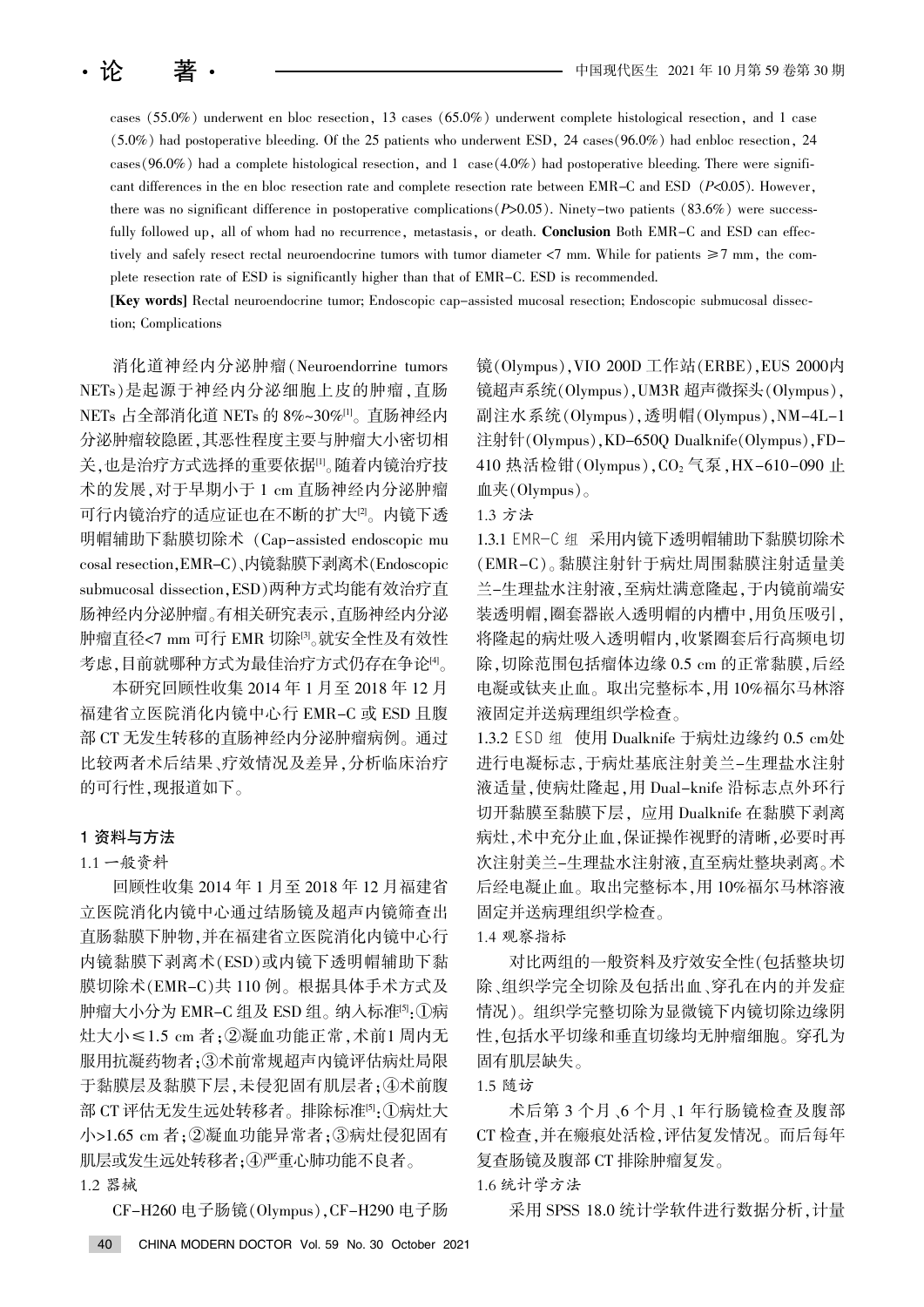资料以均数±标准差(x±s)表示,组间比较采用 t 检 验;计数资料以[n(%)]表示,组间比较采用  $χ$ <sup>2</sup> 检验,  $P$ <0.05 为差异有统计学意义。

# 2 结果

2.1 两组病例基本情况比较

2.1.1 EMR-C 组与 ESD 组(肿瘤直径<7 mm)基线比较 直肠神经内分泌肿瘤直径<7 mm 共 65 例, 行 EMR-C 治疗的有 31 例, 男 16 例, 女 15 例, 年龄 32~72 岁, 平 均(51.03±10.16)岁, 神经内分泌肿瘤直径 3~6 mm, 病灶位于距肛门齿状线 3~13 cm:行 ESD 治疗的有 34 例, 男 22 例, 女 12 例, 年龄 24~77 岁, 平均(49.76± 13.53)岁, 神经内分泌肿瘤直径 4~6 mm, 病灶位于距 肛门齿状线 3~12 cm。在肿瘤直径<7 mm 中, EMR-C 组 与ESD 组性别、年龄、类癌直径、距肛门齿状线距离比 较,差异无统计学意义 $(P>0.05)$ ,具有可比性。见表 1。

 $\pm$  1 两组患者一般资料比较(肿瘤直径<7 mm)

| 组别           | $\boldsymbol{n}$ | 性别    | 年龄                                        |                              | 类癌直径 距肛门齿状线距离                |
|--------------|------------------|-------|-------------------------------------------|------------------------------|------------------------------|
|              |                  | (男/女) | $(\bar{x} \pm s, \overline{\varphi})$     | $(\bar{x} \pm s, \text{cm})$ | $(\bar{x} \pm s, \text{cm})$ |
| EMR-C 组 31   |                  |       | $16/15$ $51.03 \pm 10.16$ $4.94 \pm 0.85$ |                              | $7.19 \pm 2.52$              |
| ESD 组        | 34               | 22/12 | $49.76 \pm 13.53$ $5.15 \pm 0.78$         |                              | $6.44 \pm 2.23$              |
| $\chi^2/t$ 值 |                  | 1.145 | 0.130                                     | 0.370                        | 0.386                        |
| $P$ 值        |                  | 0.290 | 0.670                                     | 0.230                        | 0.330                        |

2.1.2 EMR-C 组与 ESD 组(肿瘤直径≥7 mm)基线比较 直肠神经内分泌肿瘤≥7 mm 共 45 例, 行 EMR-C 治 疗的有 20 例, 男 9 例, 女 11 例, 年龄 34~67 岁, 平均 (48.85±8.51)岁, 直肠神经内分泌肿瘤直径 7~15 mm, 病灶位于距肛齿状线 3~12 cm;行 ESD 治疗的有 25 例, 男 16 例, 女 9 例, 年龄 27~68 岁, 平均(48.24±10.30)岁, 肿瘤直径 7~15 mm, 病灶位于距肛齿状线 3~10 cm。 在肿瘤≥7 mm 中, EMR-C 组与 ESD 组性别、年龄、 类癌直径、距肛门齿状线距离比较, 差异无统计学意 义(P>0.05),具有可比性。见表 2。

| 表 2 两组患者一般资料的比较(肿瘤直径≥7 mm) |  |
|----------------------------|--|
|----------------------------|--|

| 组别                                 | $\boldsymbol{n}$ | 性别    | 年龄                                        |                            | 类癌直径 距肛门齿状线距离                |
|------------------------------------|------------------|-------|-------------------------------------------|----------------------------|------------------------------|
|                                    |                  | (男/女) | $(\bar{x} \pm s, \overline{\mathcal{G}})$ | $(\bar{x} \pm s \cdot cm)$ | $(\bar{x} \pm s, \text{cm})$ |
| EMR-C 组 20                         |                  | 9/11  | $48.85 \pm 8.51$                          | $9.15 \pm 2.03$            | $6.35 \pm 2.18$              |
| ESD 组                              | 25               | 16/9  | $48.24 \pm 10.30$                         | $8.96 \pm 1.74$            | $6.44 \pm 1.90$              |
| $\chi^2/t \stackrel{\text{df}}{=}$ |                  | 1.624 | 0.079                                     | 0.123                      | 0.054                        |
| $P$ 值                              |                  | 0.210 | 0.830                                     | 0.970                      | 0.610                        |

2.2 两种手术方式临床疗效比较

2.2.1 EMR-C 组与 ESD 组(肿瘤直径<7 mm)疗效及安 全性比较 在直肠神经内分泌肿瘤直径<7 mm 行EMR-C31 例中, 整块切除 29 例。34 例行 ESD 中, 整块切除

31 例。EMR-C 组与 ESD 组整块切除比较,差异无统 计学意义(P>0.05)。标本行病理组织学检查,行EMR-C31 例中, 术后残留 2 例, 其中行 ESD1 例, 追加外科 手术 1 例。行 ESD34 例中, 术后残留 3 例, 其中再次 行 ESD2 例, 追加外科手术 1 例。EMR-C 组与 ESD 组 组织学完全切除比较,差异无统计学意义(P>0.05)。 出血情况: EMR-C 组术后出血 1 例, 在术后第 2 天出 血,经电凝及肽夹止血处理后,血止。ESD 组术后出血 2 例, 分别在术后第 2 天、第 3 天, 经电凝止血后, 血 止。EMR-C 组与 ESD 组术后出血情况比较,差异无统 计学意义(P>0.05)。见表 3。两组患者均无穿孔并发症 发生。

| 表 3 两组患者临床疗效安全性比较(肿瘤直径<7 mm) $[n(\%)]$ |  |  |
|----------------------------------------|--|--|
|----------------------------------------|--|--|

| 组别         | $\boldsymbol{n}$ | 整块切除     | 组织学完全切除  | 并发症    |
|------------|------------------|----------|----------|--------|
| $EMR-C$ 组  | 31               | 29(93.5) | 29(93.5) | 1(3.2) |
| ESD 组      | 34               | 31(91.2) | 31(91.2) | 2(5.8) |
| $\chi^2$ 值 |                  | 0.130    | 0.130    | 0.260  |
| P值         |                  | 0.720    | 0.720    | 0.610  |

2.2.2 EMR-C 组与 ESD 组(肿瘤直径≥7 mm)疗效 及安全性比较 在直肠神经内分泌肿瘤直径≥7 mm 行 EMR-C 20 例中, 整块切除 11 例。行 ESD 25 例中, 整块切除 24 例。ESD 组的整块切除率高于 EMR-C 组,差异有统计学意义(P<0.05)。标本行病理组织学 检查, 行 EMR-C 20 例中, 术后残留 7 例, 其中行 ESD 5 例, 追加外科手术 2 例。行 ESD 25 例中, 术后 残留 1 例,后追加外科手术。ESD 组的组织学完全切 除率亦高于 EMR-C 组, 差异有统计学意义( $P$ <0.05)。 EMR-C 组术后出血 1 例, 在术后第 3 天出血, 经钛夹 止血处理后,血止。ESD 组术后 1 例出血,术后第 2 天 经电凝、钛夹止血后,成功止血。EMR-C 组与 ESD 组 术后出血比较, 差异无统计学意义 ( $P > 0.05$ )。见表 4。 两组患者均无穿孔并发症发生。

|  | 表 4 两组患者临床疗效安全性的比较(肿瘤直径≥7 mm)[ $n$ (%)] |  |
|--|-----------------------------------------|--|
|--|-----------------------------------------|--|

| 组别         | $\boldsymbol{n}$ | 整块切除     | 组织学完整切除  | 并发症    |
|------------|------------------|----------|----------|--------|
| EMR-C 组    | 20               | 11(55.0) | 13(65.0) | 1(5.0) |
| ESD 组      | 25               | 24(96.0) | 24(96.0) | 1(4.0) |
| $\chi^2$ 值 |                  | 10.810   | 7.310    | 0.030  |
| Р值         |                  | 0.010    | 0.010    | 0.870  |

#### 2.3 术后随访

对术后 110 例病例进行随访, 随访年限为 6 个月 至 3年,其中成功随访 92 例(83.6%),随访结果如下。 ①经 EMR-C 或 ESD 治疗后病理组织检查切缘干净 的病例 79 例,复查肠镜: 76 例原病灶处见一白色瘢痕,

CHINA MODERN DOCTOR Vol. 59 No. 30 October 2021 41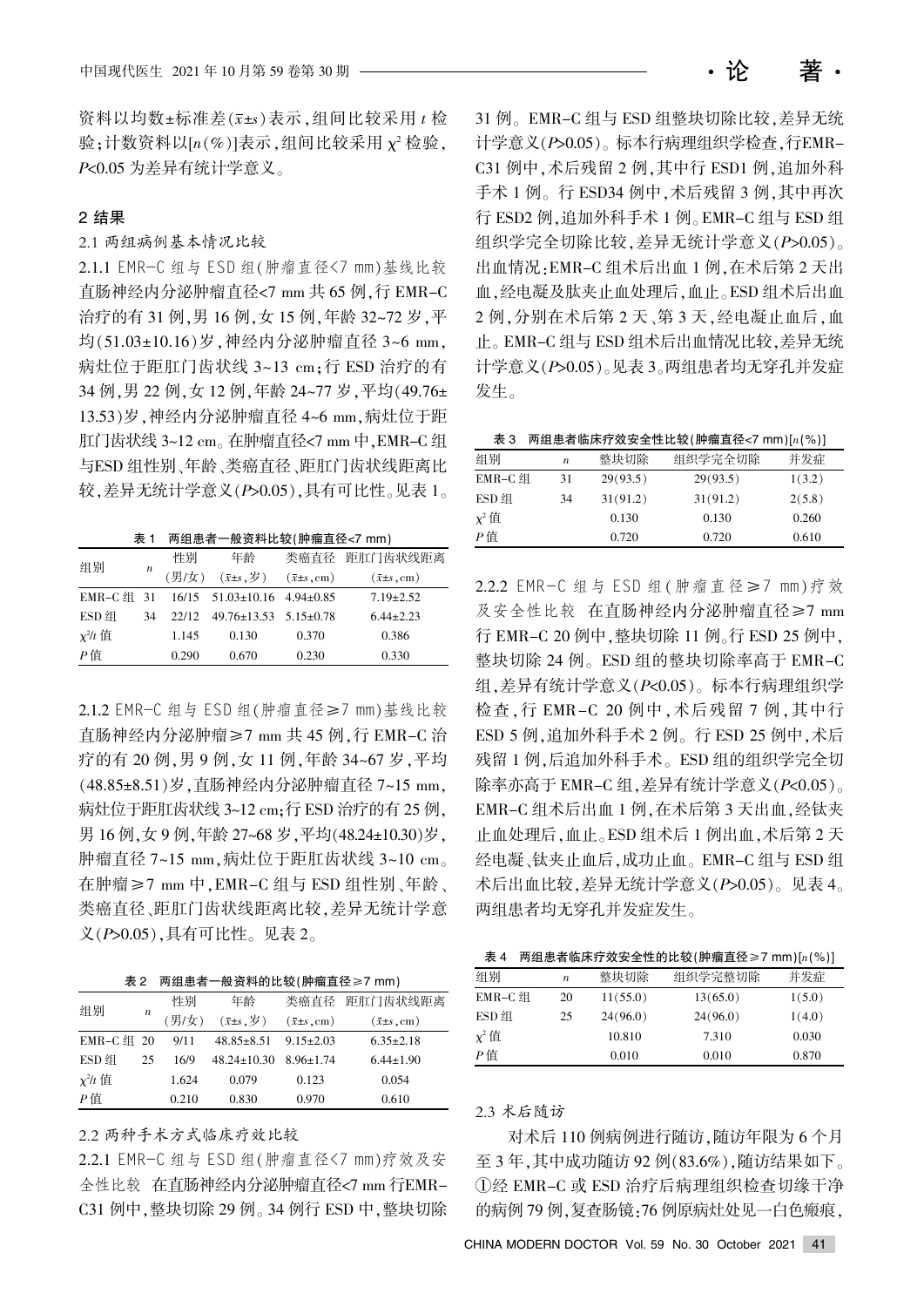3 例未见明显瘢痕形成。②病理组织学检查切缘阳性 的再次行 ESD 治疗的 8 例中, 肠镜检查病灶处见白 色瘢痕,周边黏膜纠集。③病理组织学检查切缘阳性 追加外科手术的 5 例中复查结肠镜, 于直肠见吻合口, 吻合口黏膜光滑、通畅。对 87 例病例复查超声肠镜: 原病灶瘢痕处结构层次不清,均未见明显异常低回 声影。在随访期间患者均无死亡,均未发现病灶复发、 转移。

#### 3 讨论

直肠神经内分泌肿瘤源于神经内分泌细胞的肿 瘤,可发于机体任何部位。有资料显示,神经内分泌肿 瘤好发部位存在种族差异,亚洲多发为直肠神经内分 泌肿瘤<sup>[5]</sup>。该肿瘤生长缓慢,预后较好。随着内镜技术 的发展,结肠镜筛查普遍开展,直肠神经内分泌肿瘤 的发病率及早期诊断率不断升高。虽然病理组织学诊 断才是直肠神经内分泌肿瘤诊断的金指标,但结肠镜 及超声内镜的检查在直肠神经内分泌肿瘤筛查及诊 断起着重要的作用<sup>[6]</sup>。结肠镜下表现为淡黄色、半球 形、丘状的隆起,绝大多表面黏膜光整,质地偏硬。超 声肠镜表现为黏膜下的低回声,回声欠均匀,边界清 楚[7]。超声肠镜对肿瘤侵袭情况判断起着重要作用<sup>[8]</sup>。 由于该肿瘤发展隐匿,无特异性症状,生长缓慢,临床 上诊断较为困难,多数患者因腹胀、腹痛、腹泻、排便习 惯改变或体检等行结肠镜检查而发现,具有潜在恶 性,所以早发现、早诊早治尤为重要[9]。

2012 年欧洲神经内分泌协会提出直径小于 2 cm、 未发生转移、分化良好的直肠神经内分泌肿瘤可行内 镜下治疗<sup>[10</sup>。而 EMR 与 ESD 是重要的内镜切除方法。 大量研究表明, ESD 具有创伤小、切除范围大、局部复 发率低等优势,但操作困难,EMR 操作检查创伤小, 但切除范围有限[11]。

EMR-C 是一种操作比较简单、术中出血量少,可 向广大基层医院普及的治疗方式。随着 ESD 技术的 出现及不断的成熟,根据 ESD 切除范围广、深度可控 制的特点,有更高的完全切除率,但 ESD 对操作者的 技术要求高、风险也较大[12],一般基层医院尚无能力开 展该治疗. 且 ESD 平均操作时间明显长于 EMR- $C^{[13-14]}$ 本研究收集 110 例直肠神经内分泌肿瘤病例,在直 径<7 mm 中, 31 例行 EMR-C, 整块切除 29 例(93.5%), 残留 2 例(6.5%),病理组织学上完全切除率达 93.5%。 34 例 ESD 中, 整块切除 31 例(91.2%), 残留 3 例 (8.8%),病理组织学上完全切除率达 91.2%,两者在 瘤体整块切除及完全切除率上比较无明显差异(P> 0.05)。直径≥7 mm 中, 20 例行 EMR-C 中, 整块切除 11 例(55%),残留 7 例(35%),病理组织学上完全切 除率65%, 25 例行 ESD 中, 整块切除 24 例(96%), 残留 1 例(4%),在瘤体整块切除、病理组织学上完全切除 率比较有明显差异(P<0.05)。由于肿瘤的复发与瘤体 整块切除及病理组织学上完整切除率密切相关,而 瘤体的整块切除是降低复发的最重要干扰措施[15-16]。 EMR-C 对于病灶直径≥7 mm 直肠神经内分泌肿瘤 整块切除及完全切除率明显降低考虑原因如下:1经 过超声内镜检查提示, 直径≥7 mm 直肠神经内分泌 肿瘤,对固有肌层压迫明显,瘤体邻近固有肌层,可能 瘤体较大,所在深度较深,且 EMR-C 不能自由掌握 切除深度,只能靠操作者操作经验,操作者考虑切除 过程中的安全性,避免穿孔的发生,导致瘤体不能整 块或完全切除:2EMR-C 前端有透明帽.吸引病灶进 入透明帽内,但透明帽内容积有限,对于较大及较深 的瘤体不能完全将病灶吸引入透明帽而导致瘤体切 除不完全。ESD 由于剥离深度及剥离创面大小可控性 的优势,大大降低整块切除的残留及不完全切除率。 对于直径<7 mm 的直肠神经内分泌肿瘤,无明显压迫 固有肌层,瘤体较小,位置可能较浅,不存在上述问 题, EMR-C 便可保证瘤体切除的完整性及切缘的阴 性。直径<7 mm 的直肠神经内分泌肿瘤 EMR-C 与 ESD 均能有效且安全切除,但 EMR-C 较 ESD 操作简 单,建议使用 EMR-C。7 mm < 直肠神经内分泌肿瘤 直径≤15 mm, ESD 瘤体整块切除、完全切除率明显 高于 EMR-C,建议应用 ESD,不建议采用 EMR-C。

术后出血与内镜医师操作水平、治疗经验、熟练 程度及患者依从性密切相关[17], 对术后出血 5 例患者 进行随访,其中1例出血患者因用力排便后出血,1例 出血患者未能遵从医嘱卧床休息,自觉术后无任何不 适,术后自行做剧烈运动。另外 3 例出血患者均发生 迟发性出血,床边急诊肠镜见创缘小动脉出血,可能 是血管残端血痂脱落。也可能血管隐藏在创缘内,在 操作过程中未引起注意,止血电凝不充分导致迟发性 出血。

所有患者均无穿孔的发生。先前有关文献报道 ESD 的穿孔率高于 EMR[18], 可能与当时 ESD 技术尚 不够成熟有关。如今 ESD 技术已经越发成熟,大大降 低了 ESD 操作穿孔的发生情况[19]。

病理组织学检查切缘阳性 13 例患者,有 8 例再 次行 ESD 二次治疗,顺利将残留病灶剥离,随访复查 超声内镜示瘢痕处结构层次不清, 未见明显低回声 影。5例外科手术治疗,吻合口黏膜光滑、通畅。在随 访期间,患者均无死亡,均未发现病灶复发、转移。对 于术后残留,有学者认为因病灶处愈合、纤维瘢痕的 形成,使内镜二次治疗困难,但对术后残留的 8 例患 者行 ESD 补救治疗, 术后病理组织学检查切缘均干